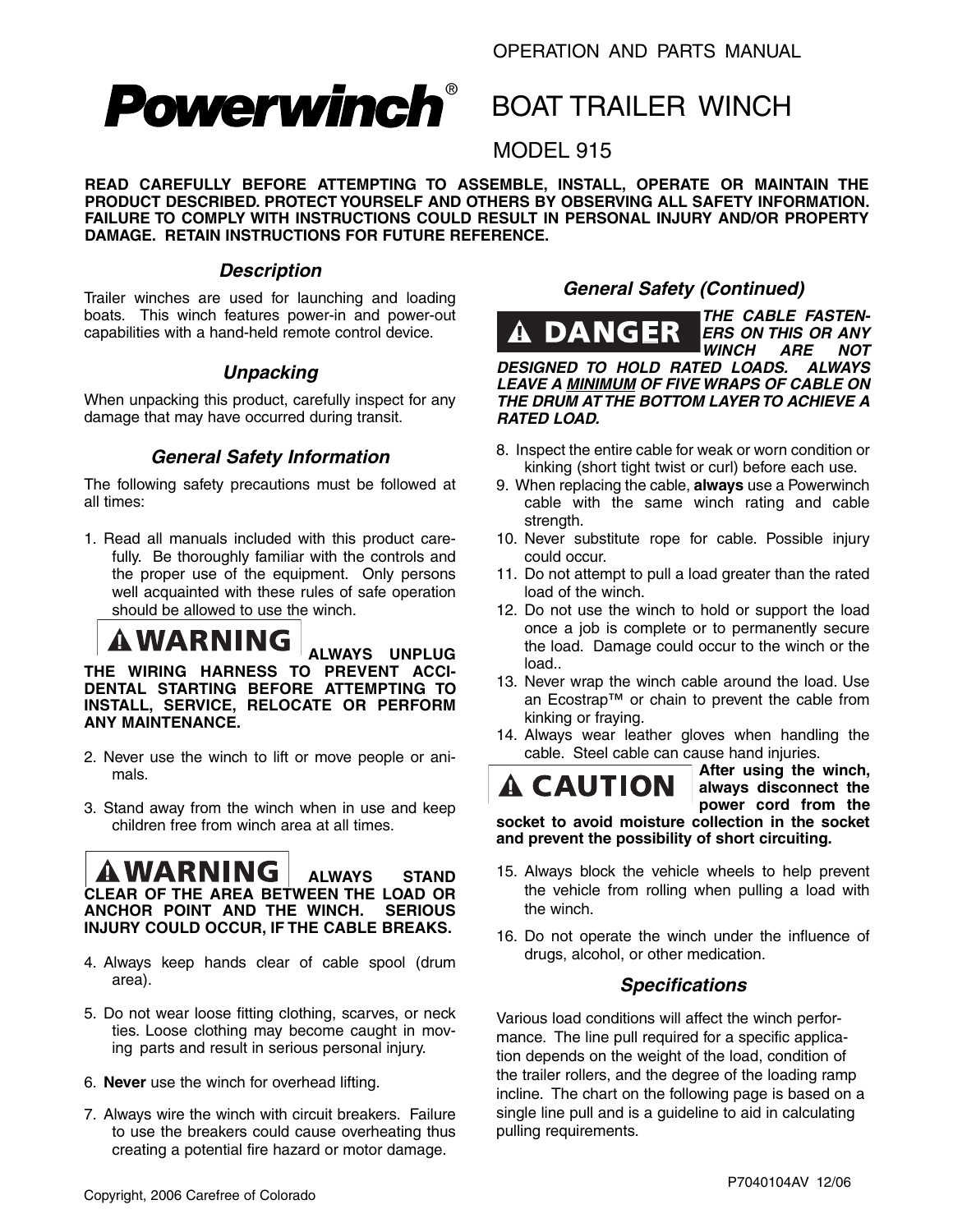| % incline             | Level<br>Surface | 5%        | 10%         | 20%          | 30%   | <u>50%</u>   | 70%        | <u> 100%</u> |
|-----------------------|------------------|-----------|-------------|--------------|-------|--------------|------------|--------------|
| (° incline)           | 0°               | $3^\circ$ | $6^{\circ}$ | $11^{\circ}$ | 17°   | $26^{\circ}$ | $35^\circ$ | $45^{\circ}$ |
| Boat Wt.<br>(in lbs.) | 32,000           | 20,010    | 15,060      | 10,200       | 7,830 | 5,580        | 4,590      | 3,870        |

#### **Chart 1 Approximate Rolling Load Capacities**

• A 10% incline (or 6°) is 1 ft rise in 10 feet.

• To convert pounds to kilos divide by 2.2.

• Capacity can be increased (almost doubled) by using a pulley block.

#### **Chart 2 Winch and Boat Capacities**

| <b>Single</b><br>Line Pull<br><b>Model</b> |           | <b>Double</b><br><b>Line Pull</b> | Approximate*<br><b>Boat Weight</b> | Approximate*<br><b>Boat Size</b> |  |
|--------------------------------------------|-----------|-----------------------------------|------------------------------------|----------------------------------|--|
| 915                                        | 3,200 lbs | 5.900 lbs                         | 9.500 lbs                          | $22 - 29$ ft                     |  |

\* Boat size and weight are approximate and varies depending on boat type. When calculating the boat weight, be sure to use fully loaded weight including boat, motor, fuel , etc.

#### **Chart 3 Winch Specifications**

|     | Line Speed @<br>Model   Capacity (FPM) | Gear<br>Ratio | <b>Voltage</b><br>(volts) | <b>Breaker</b><br>(amps) | Circuit   Unit Weight<br>(Ibs) | <b>Depth</b> | <b>Height</b> | Width      |
|-----|----------------------------------------|---------------|---------------------------|--------------------------|--------------------------------|--------------|---------------|------------|
| 915 | 10                                     | 450:1         | 12                        | 60                       | 40                             | 10"          | 10"           | $^{\circ}$ |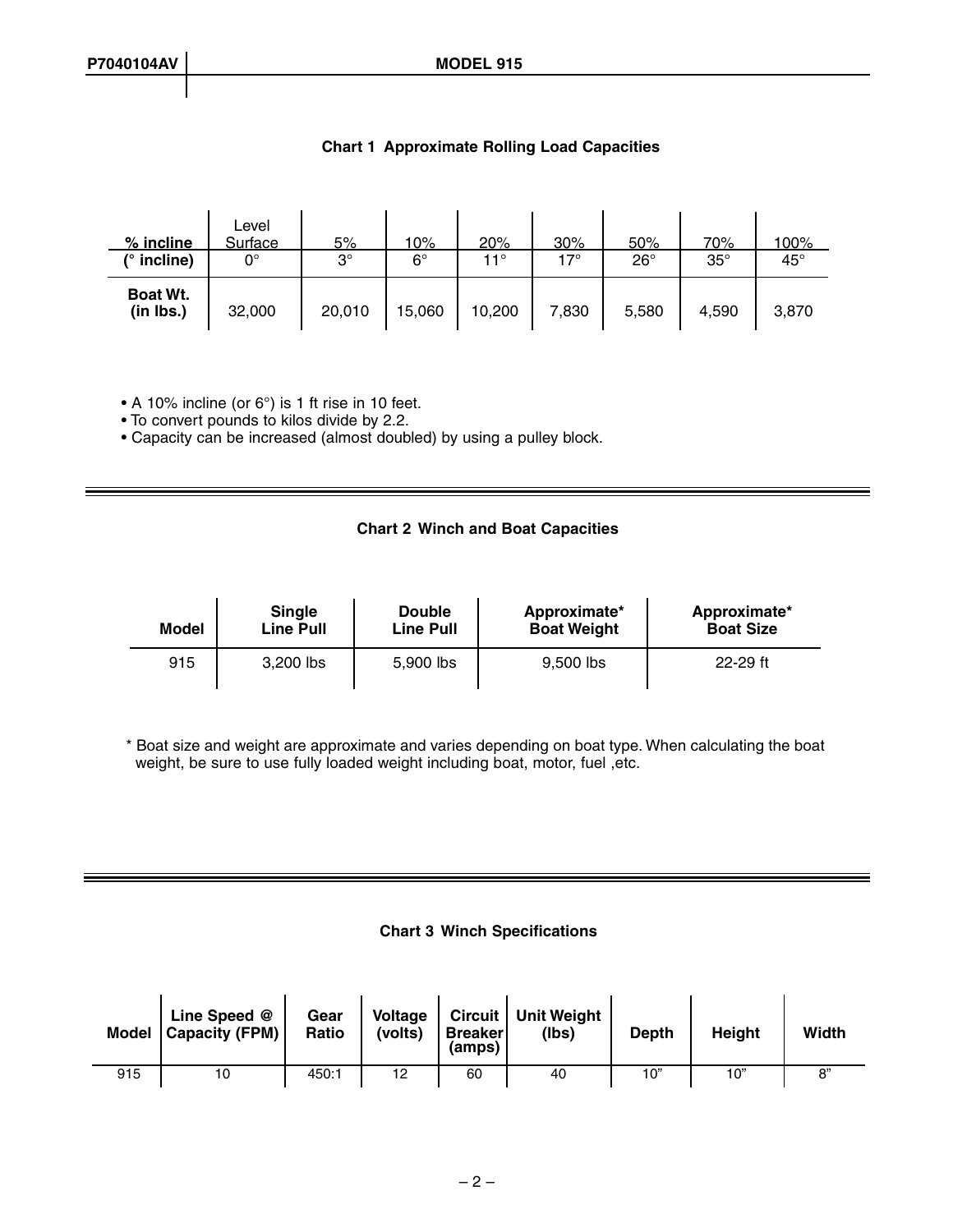#### *Installation*

#### **MOUNTING**

The winch can be mounted on the trailer in the same position and location as a present winch. After removing the hand winch, bolt the Powerwinch unit using a  $minimum$  of (2) 3/8" Grade 5 machine bolts and lock nuts. The Powerwinch Quick Mount Kit (P7700000AJ) is available from the dealer.

The cable hook on the winch and the bow eye on the boat should be at the same height when the boat is in the fully loaded position on the trailer. If the bow eye is too high, extra pull is required of the winch and extra stress is exerted on the boat's stern and bow eye.

To achieve equal height of the winch and boat, raise or lower the winch stand. In most cases, the trailer manufacturer will have an adapter available for use with a inch.



**A minimum of 12 inch clearance is required** 

**be tween the winch and the bow eye to prevent the cable hook from being drawn into the winch drum when the boat is in the fully loaded position on the trailer.**

If necessary, extend the bow stop to obtain the clearance.

When using a double line pull (using a pulley block), install an appropriate eye bolt on the winch stand as close as possible to the base of the winch. If a Quick Mount Kit is used, make sure the winch is in the forward position before installing the eye bolt.

#### PERMANENT WIRING

To permanently wire the winch, refer to Figure 1 follow the outlined procedures.

#### **Rear Mounted Winch**

1. Attach the circuit breaker to the **positive (+)** battery post or to the **positive (+)** battery side of the starter solenoid (See Figure 1).



**Never attach the circuit breaker to the battery ground terminal.**

- 2. Run the wire under the vehicle to the battery, attaching at suitable intervals to the vehicle frame. Use nylon wire ties (not supplied) to secure the wire to the vehicle frame about every 18 inches. If no wire ties are available use electrician's tape. Avoid sharp edges or places where the wire might rub.
- 3. Attach the ground wire (black) to the vehicle frame using a 5/16" bolt and lock nut. Before attaching the wire, clean the metal with a wire brush, steel wool, or sandpaper.
- 4. Remove the knock out plug in the spare tire well and draw the excess wire up into the vehicle.

#### **Front Mounted Winch**

- 1. Attach the circuit breaker to the **positive (+)** battery post or to the **positive (+)** battery side of the starter solenoid (See Figure 1).
- 2. Cut the harness at the circuit breaker end to the required length.



#### **Figure 1 Permanent Wiring Hookup**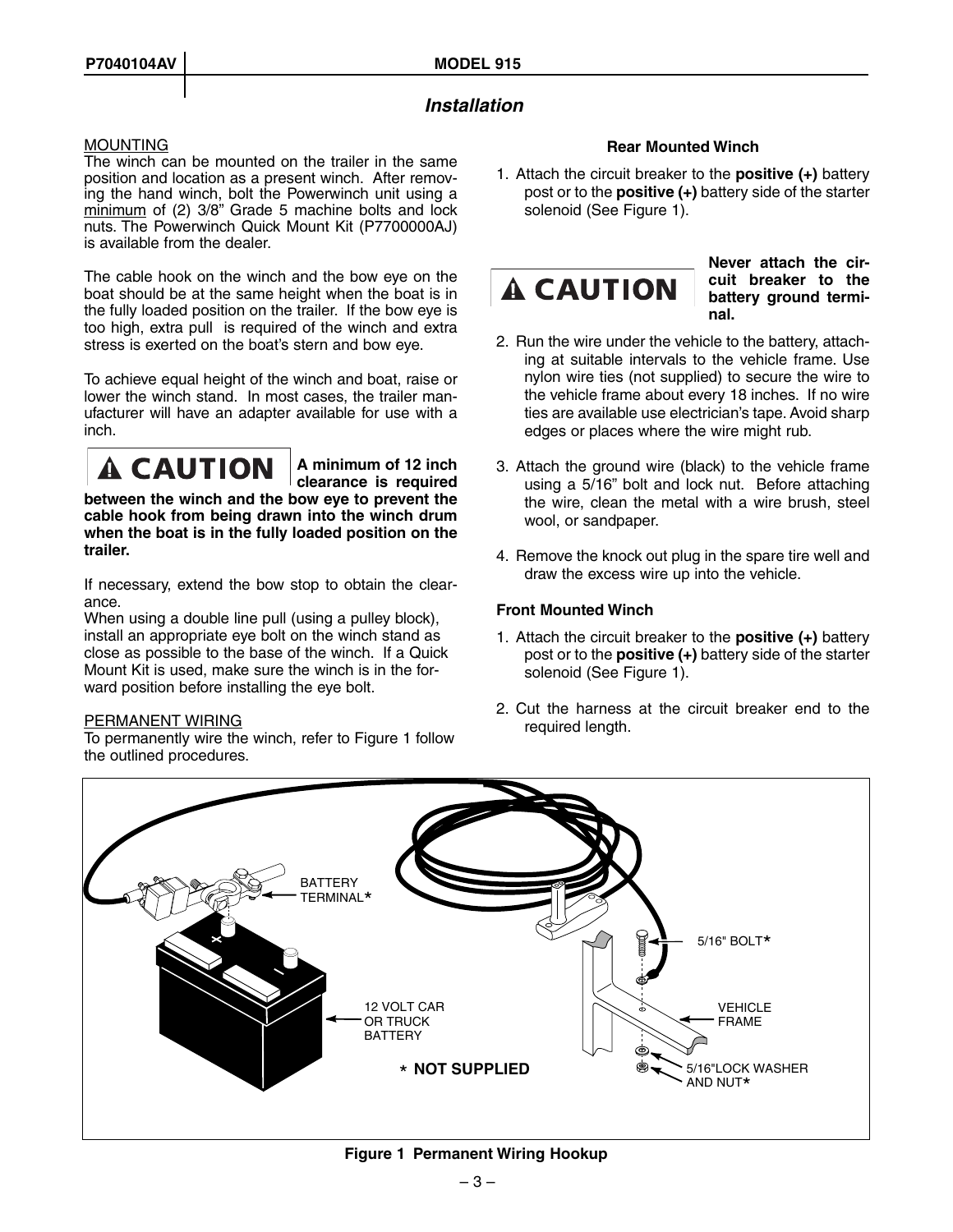#### *Installation (continued)*

- 3. Run the wire under the vehicle to the battery, attaching at suitable intervals to the vehicle frame. Use nylon wire ties (not supplied) to secure the wire to the vehicle frame about every 18 inches. If no wire ties are available use electrician's tape. Avoid sharp edges, hot or moving engine parts (manifold, radiator, hoses etc.) or places where the wire might rub.
- 3. Attach the ground wire (black) to the vehicle frame using a 5/16" bolt and lock nut. Before attaching the wire, clean the metal with a wire brush, steel wool, or sandpaper.

#### TEMPORARY WIRING

To temporary wire the winch, follow the outlined procedures. A complete wiring harness is available from the dealer (Part Number P7866000AJ).

- 1. Attach two large "alligator" type clips, one to the circuit breaker and one to the end of the black wire.
- 2. Run the red wire (with the circuit breaker) to the battery and clip the wire to the hot (positive) side of the battery.
- 3. Clip the black wire to the vehicle frame or negative side of the battery.

#### *Operation*

#### UNLOADING

To unload the boat, refer to Figure 2 and follow the outlined procedures.

1. Attach the winch cable hook to the bow eye on the boat (See Figure 2).

*Operation (continued)* 



**CLEAR THE AREA AROUND AND BEHIND THE BOAT OF PEOPLE, ANIMALS, AND OBSTRUCTING OBJECTS BEFORE LOADING OR UNLOADING. POSSIBLE INJURY COULD OCCUR.** 

2. Remove the boat tie downs.



#### **ALWAYS STAND CLEAR OF THE AREA BETWEEN THE LOAD OR ANCHOR POINT AND THE WINCH. SERIOUS INJURY COULD OCCUR, IF THE CABLE BREAKS.**

- 3. Step clear of the winch and winch cable area. Use the remote control switch and power-out the cable until the boat is completely unloaded.
- 4. Remove the winch cable hook from the bow eye and power-in the cable.

#### LOADING

To load the boat, follow the outlined procedures.

- 1. Align the boat and trailer.
- 2. Power-out the winch cable and attach the winch cable hook to the bow eye on the boat.

#### **ALWAY STAND CLEAR OF THE AREA BETWEEN THE LOAD**



**Figure 2 Operation Components**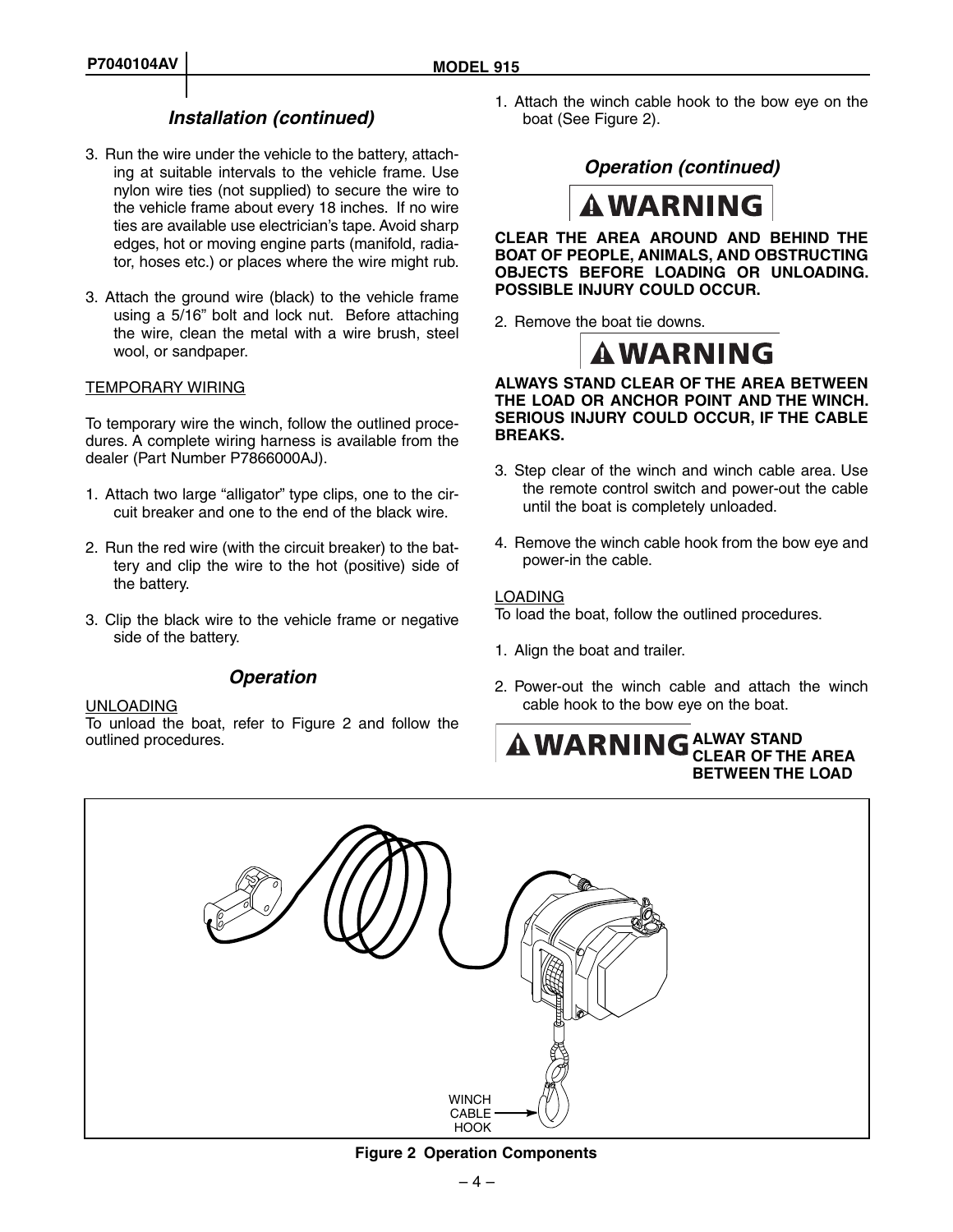#### **OR ANCHOR POINT AND THE WINCH. SERIOUS INJURY COULD OCCUR, IF THE CABLE BREAKS.**  *Operation (continued) Maintenance (continued)*

- 3. Step clear of the winch and winch cable area. Use the remote control switch and power-in the cable until the boat hits the bow stop.
- 4. When the boat is fully loaded, secure the boat to the trailer with tie-downs. It is not recommeded to use the winch to hold the load because damage could occur to the winch.
- 5. Remove the winch cable hook from the bow eye and power-in the cable.

#### *Maintenance*

#### **LUBRICATION**

Once a year, the cable should be lubricated with Whitmore's Wire Rope Spray, WD40 or a similar product. Spray the drum and the cable as the cable is being wound. Remove the cover and lubricate the gears once a year with a lithium base grease. Be careful not to get grease on the clutch lining.

#### CABLE REPLACEMENT

To replace the cable, follow the outlined procedures. Use an exact replacement Powerwinch cable. The winch rating and cable strength are carefully matched. **Never** replace the cable with rope.



#### **ALWAYS UNPLUG THE WIRING HARNESS TO PRE-VENT ACCIDENTAL STARTING BEFORE ATTEMPT-ING TO INSTALL, SERVICE, RELOCATE OR PER-FORM ANY MAINTENANCE.**

- 1. Power-out the cable using the remote control device and unplug the wiring harness.
- 2. Remove the two cover rods and the four cover screws
- 3. Cut the old cable approximately 2" from the drum and push the remaining cable and fastener through the drum to remove (See Figure 3).

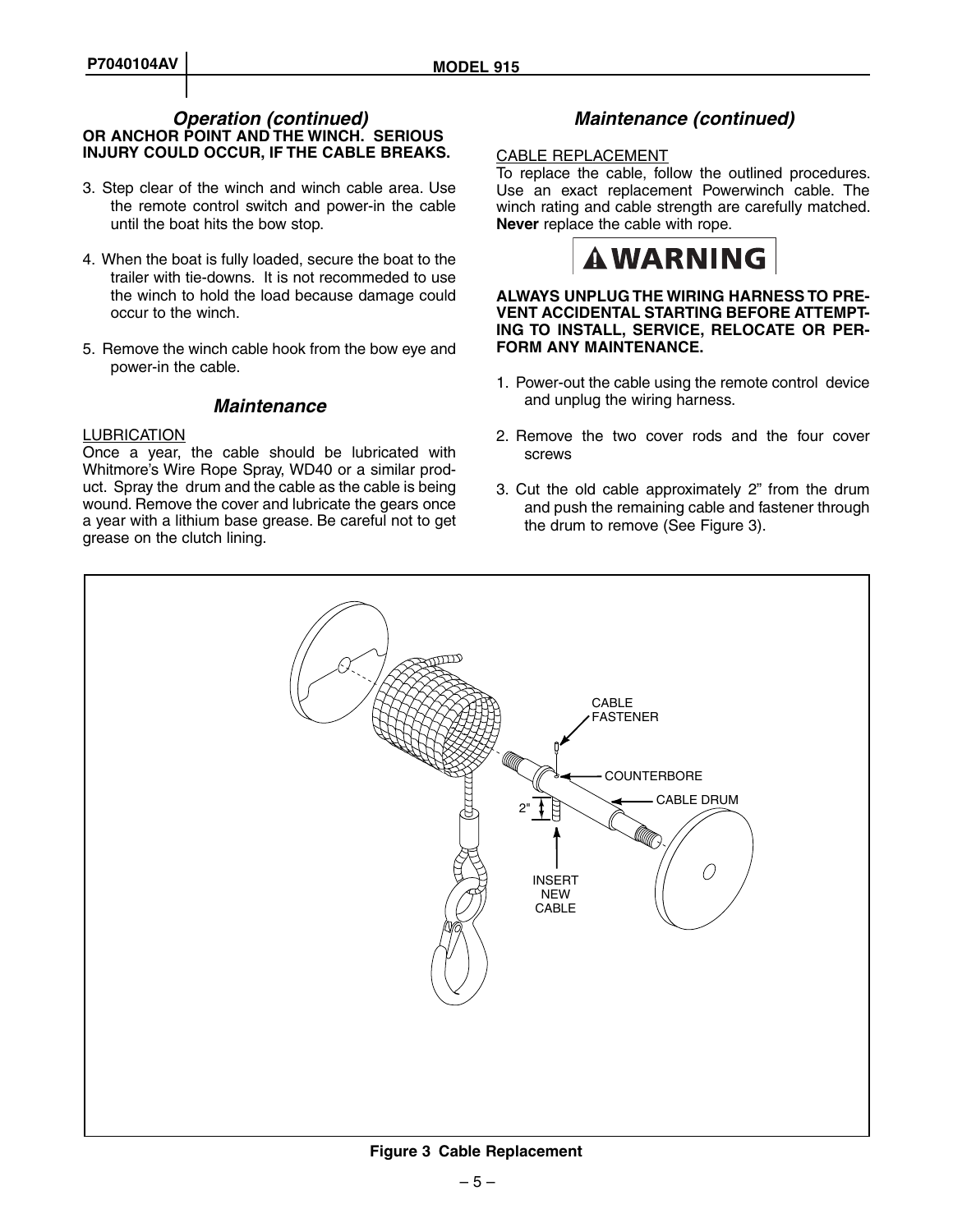#### *Maintenance (continued)*

- 4. Insert the new cable into the drum shaft hole at the end opposite the counterbored end. Draw the cable through the hole and out the counterbored side of the shaft.
- 5. Push the cable through the fastener until the cable is flush with the end of the fastener.
- 6. Crimp the fastener onto the cable and pull the cable through the drum shaft until the fastener seats inside the counterbore.
- 7. Install the cover, two cover rods and the four cover screws and connect the wiring harness.
- 8. Power-in the cable with a light load to help wind the cable straight into the drum.

#### LEVELWIND PLATE

When powering-in the cable, the motor will continue to run for a few seconds after releasing the toggle switch on the remote control device, especially without a load. Be sure to allow for this. Do not let the cable hook go into the winch and bend the level wind plate. When winding the cable onto the drum with no load, keep the cable taut (tight) going into the drum.

#### BRAKE ADJUSTMENT

The winch is equipped with a friction brake which holds the load when the power is off. If the load creeps while the power is off or if the brake slips while powering the load in or out, the brake needs adjustment.

To adjust the brake, follow the outlined procedures and refer to Figure 4.

**Do not adjust the brake A CAUTION with a load attached to the winch. The load** 

**could release and cause load dam age or personal injury.**

- 1. Make sure a load is not attached to the winch. Locate the jam nuts on the rear shaft on the left side of the winch while facing the cable opening.
- 2. Loosen the outer jam nut and tighten the inner nut. Turn the inner nut clockwise to increase the load capacity or turn counterclockwise to decrease the load capacity. The inner nut should be tight enough to keep the load from slipping or creeping.

**A CAUTION** inner nut. Overtighten-

#### **Do not overtighten the ing the inner nut shortens the motor life.**

3. Tighten the outer nut against the inner nut to secure

#### **STORAGE**

The winch cable must be lubricated before storing. Lubricate the cable with Whitmore's Wire Rope Spray, WD40 or a similar product. Spray the drum and the cable as the cable is being wound.

### *Technical Service and Replacement Parts Information*

For information regarding the operation or repair of this product, please call 1-800-243-3097 and have the following information available:

- Model number
- Serial number
- Part number and description

Address correspondence to:

 Carefree/Powerwinch 2145 West 6th Ave Broomfield, CO 80020



**Figure 4 Brake Adjustment**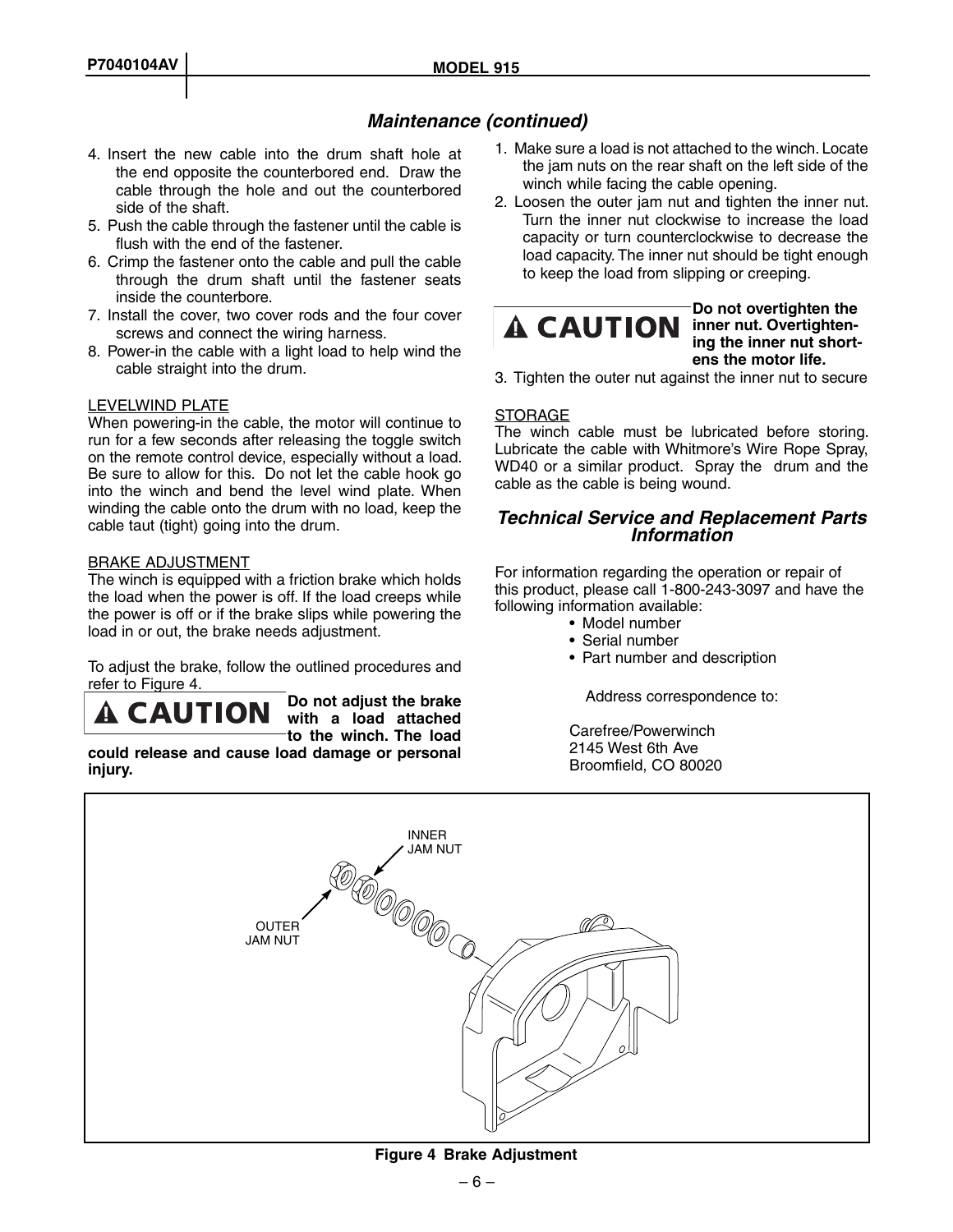### *General Troubleshooting Guide*

| <b>SYMPTOM</b>             | <b>POSSIBLE CAUSE (S)</b>                                 | <b>CORRECTIVE ACTION</b>                                                                                                                                                                                                                                                                                                                                                                      |
|----------------------------|-----------------------------------------------------------|-----------------------------------------------------------------------------------------------------------------------------------------------------------------------------------------------------------------------------------------------------------------------------------------------------------------------------------------------------------------------------------------------|
| Winch will not<br>operate. | 1. Disconnected or bad wiring or<br>bad circuit breakers. | 1. Start checking the wiring at the battery. Bypass the<br>circuit breakers and test the winch. If the winch<br>operates, replace the circuit breakers.                                                                                                                                                                                                                                       |
|                            |                                                           | 2. Check the wiring insulation for worn or bare spots<br>that may be causing a short.                                                                                                                                                                                                                                                                                                         |
|                            |                                                           | 3. Check all connections for tightness.                                                                                                                                                                                                                                                                                                                                                       |
|                            | 2. Bad plug.                                              | 1. Check the male connection at the end of the wir-<br>ing kit by using probe light across the two prongs<br>inside the plug. If the light illuminates, the wiring<br>is correct.                                                                                                                                                                                                             |
|                            |                                                           | 2. Remove the two cover connecting screws and rods<br>(See Figure 3) from the cover containing the female<br>socket. Plug the male socket into the female socket.<br>Use a probe light across the two connections on the<br>underside of the female socket. Replace the appro-<br>priate socket if the light does not illuminate. If the<br>light illuminates, check the switch and/or motor. |
|                            | 3. Bad switch or motor.                                   | 1. Test the switch by using a jumper wire to bypass the<br>switch. Keep fingers away from the winch mecha-<br>nism. If power gets to the motor, replace the switch.<br>If no power gets to the motor, replace the motor.                                                                                                                                                                      |
| Clutch does not<br>hold.   | 1. Jam nuts too loose.                                    | 1. Adjust the brake (See brake adjustment section in<br>this manual).                                                                                                                                                                                                                                                                                                                         |
|                            | 2. Worn gears or clutch lining                            | 2. Replace gears or clutch lining.                                                                                                                                                                                                                                                                                                                                                            |